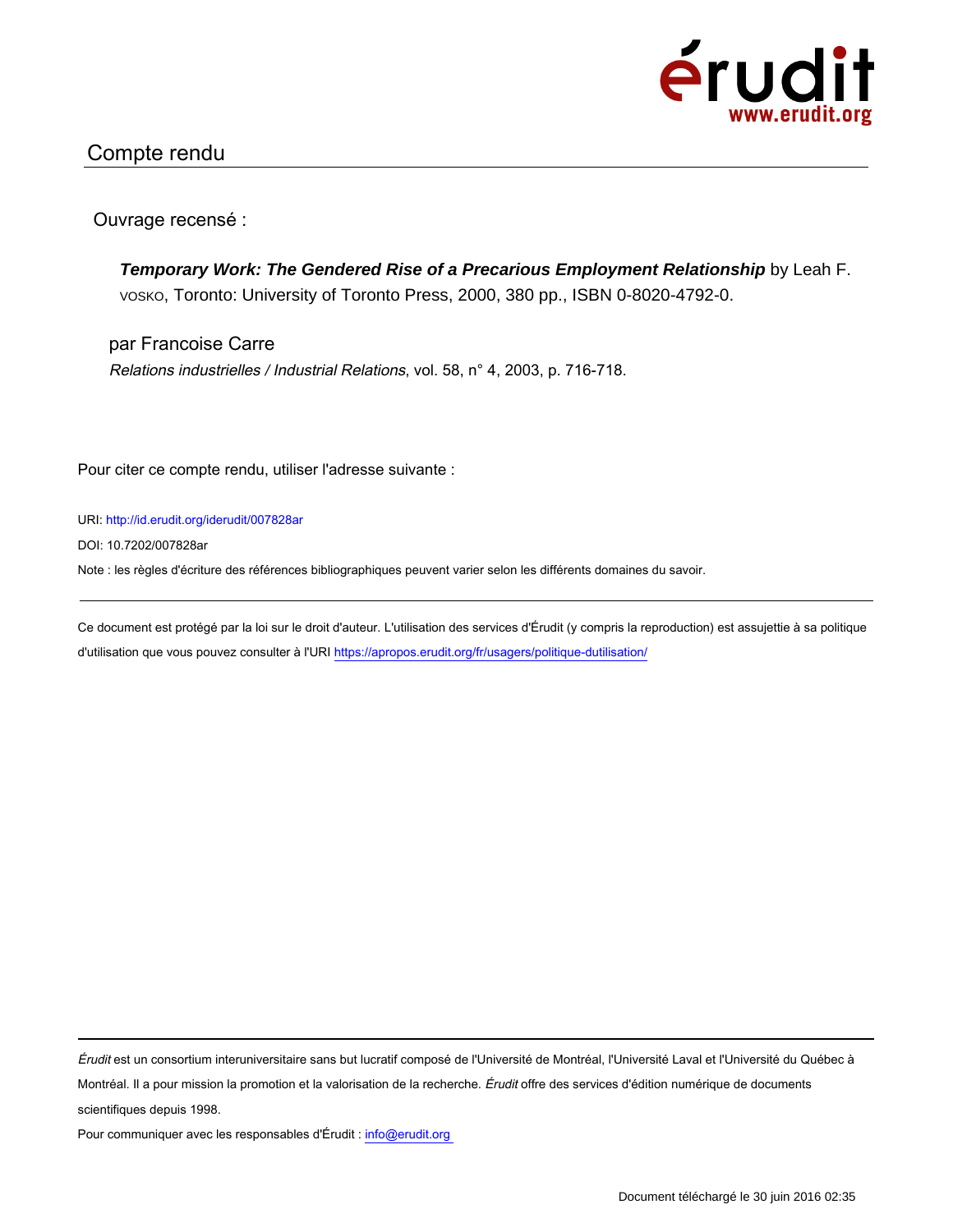Voici donc un ouvrage qui aborde l'étude de la représentation syndicale sous un regard nouveau, mais qui est difficilement accessible au lecteur non initié. Il constitue une contribution à l'avancement des connaissances en la

matière et est d'un intérêt incontestable pour les chercheurs qui s'y intéressent.

> **MÉLANIE GAGNON** Université Laval

## *Temporary Work: The Gendered Rise of a Precarious Employment Relationship*

by Leah F. VOSKO, Toronto: University of Toronto Press, 2000, 380 pp., ISBN 0-8020-4792-0.

*Temporary Work* by Leah Vosko analyzes the history and recent growth of temporary work in Canada. It examines the relationship between varied forms of temporary work and the erosion of terms of employment for the standard employment relationship (SER). Furthermore, the author uses archetypes of feminized employment (more casual, lower pay) to characterize this trend.

Professor Vosko examines two dimensions of temporary work: (1) it is brokered (by a recruiter or staffing service); and (2) it is precarious in several ways—it may be unstable, it places workers in a weak bargaining position, and it severs workers from mechanisms of social protection.

The book begins with a review of how Canada and other industrialized countries experienced shifts in social and political norms governing the employment relationship during the  $20<sup>th</sup>$ century. If the SER represents a successful move away from the commodity status of labour power during the post-WWII period, the recent growth of Temporary Employment Relationships (TER) represents a retrenchment from it.

To better understand the modern TER, Vosko writes the history of labour market intermediaries in Canada. This very useful history chronicles the intimate connection between labour market intermediaries and immigration to Canada. Private Employment Agencies, the precursors of the modern temporary help industry (THI), played a significant role in the late  $19<sup>th</sup>$  and early  $20<sup>th</sup>$  century in recruiting and placing immigrant male labour for agriculture and industry, on one hand, and female labour for domestic work on the other. In that period, activism from labour, immigrant communities, and the state itself succeeded in limiting the commodity status of labour through policy and practices contributing to building the SER. However, these efforts were most concentrated and most successful in (native) male dominated occupations thus leaving women in female dominated occupations working in less regulated and more vulnerable conditions—a result which now "haunts" workers of both genders because the TER replicates many of the features of female-dominated employment.

These conditions made possible the rapid growth of the modern THI from the 1940s to the 1970s. The industry enabled large employers who adhered to the SER for their primarily male workforce to build "dualism" in their employment systems. Because the THI's recruiting practices first targeted white middle-class married women, the latter considered by labour and capital as "secondary" workers, this management practice could escape scrutiny. Thus grew the THI "below the radar screen" of conventional collective bargaining and public policy. The attention of malecentered labour activism and policymaking was turned elsewhere.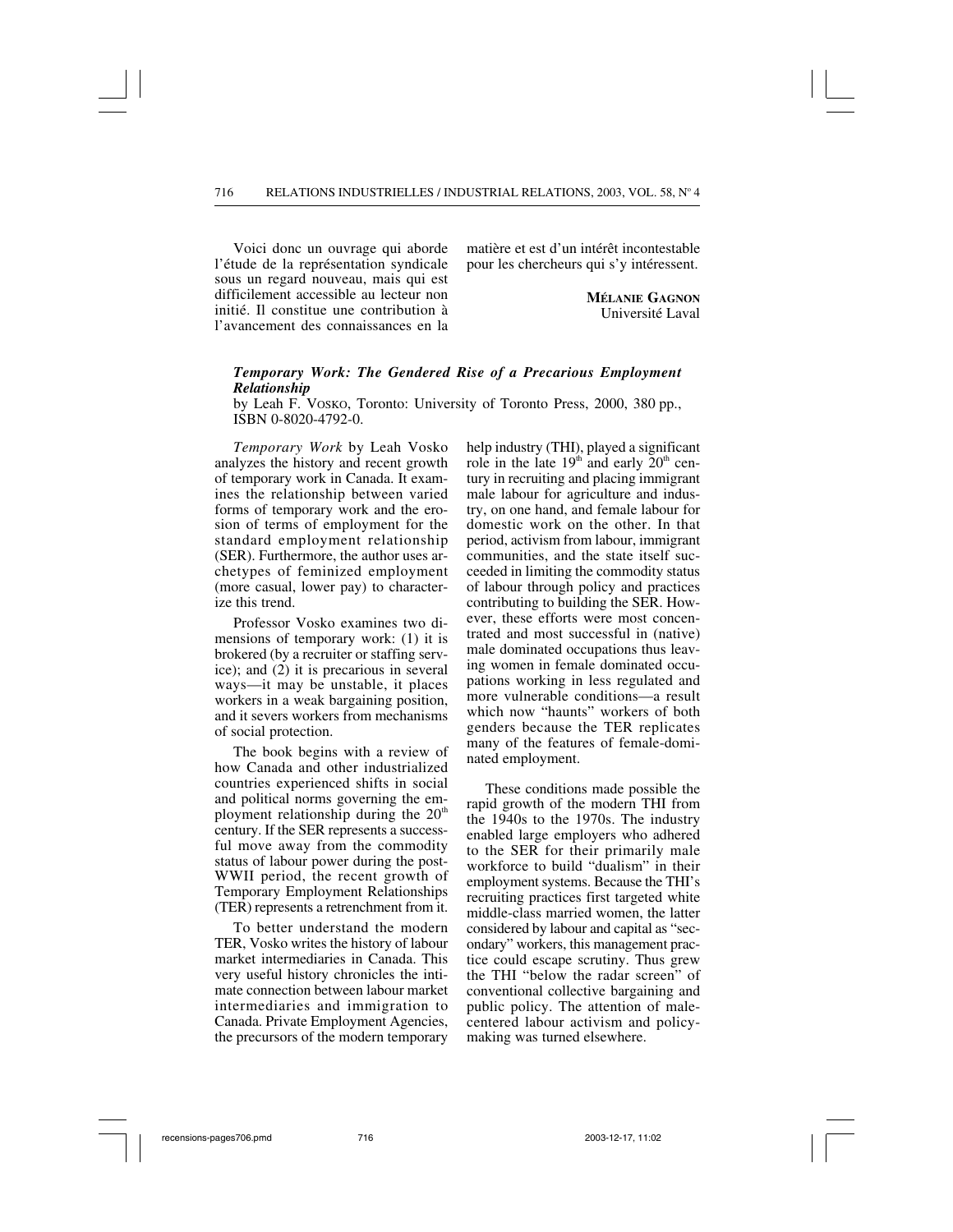Chapters 4 and 5 document the growth of the THI during the 1980s and 1990s in Canada. Vosko argues that the rapid growth of the THI during the period represents the use of TERs as an integral part of workforce management tools and no longer as a stop-gap measure. The author relies upon qualitative interviews with workers, client firms, THI industry and government officials. Vosko argues that the growth of the THI is not only a means of extension of the TER to growing numbers of workers but that it extends "feminized" terms of employment (read casual, unprotected) to an increasing share of the workforce, including male workers.

In Chapter 6, Vosko explores the current state of regulation of the TER in Canada and internationally. The author identifies the main challenge of regulation for all provincial and national governments as well as for supranational authorities (International Labour Organization, European Union) as that of providing health and safety protection, benefits, and security to workers employed via triangular temp relationships (worker-staffing service-customer business). Resting her argument on evidence from national legislation in selected European countries and elsewhere, the author makes the case for Canada's national and provincial governments to adopt a regulatory regime for TERs that differs from that for the SER but need not result in inferior protection, benefits, and security for the latter. The chapter characterizes the 1997 ILO Convention on Private Employment Agencies as a missed opportunity. It entailed the abandonment of the historic support of a public monopoly on job placement and acknowledged the role of private intermediaries *without* specifying a framework for allocating responsibility among the two key "employer" parties to the relationship—the service provider/staffing service and the customer business. In contrast, some EC member countries clarify employer responsibilities and

provide stronger protection and benefits for workers in TERs (for example prohibiting the use of temporary workers in strike situations). For Canada, the author advocates several steps such as the explicit delineation of the "employer-related" responsibilities of each party to the TER, equal treatment provisions, and mandated conversion mechanisms to enable temporary workers to transition to SERs.

To further highlight the role of the state in legitimizing the role of private job brokers and in fostering the adoption of the TER as a parallel normative model, Vosko analyzes the Ontario "Workfirst" social policy (chapter 7). The program uses private temporary agencies as brokers for public assistance recipients who are subject to work requirements. Vosko argues the program conveys legitimacy to temp work (recipients cannot turn it down without risking sanctions), and contributes to tracking recipients in the limited range of low quality temp jobs.

Chapter 8 discusses policy and collective bargaining models for remedying the fragmentation of the labour force that has increased with the growth of TERs. Vosko revisits the historical roots of fragmentation in Canada—the differential treatment of immigrants and women workers by employers, unions and policy makers. The author explores what are now well known limitations of the existing post WWII framework for worker representation in Canada (as well as the United States) namely bargaining unit definition along "community of interest" criteria (separating nonstandard workers from others and weakening their bargaining power) and worksite based representation (ill suited for temporary workers). She then assesses the potential of varied models for occupation-based and geographically-based representation as well as looser forms of worker affiliation to unions. Other strategies include reviving union-centered hiring halls, or forming